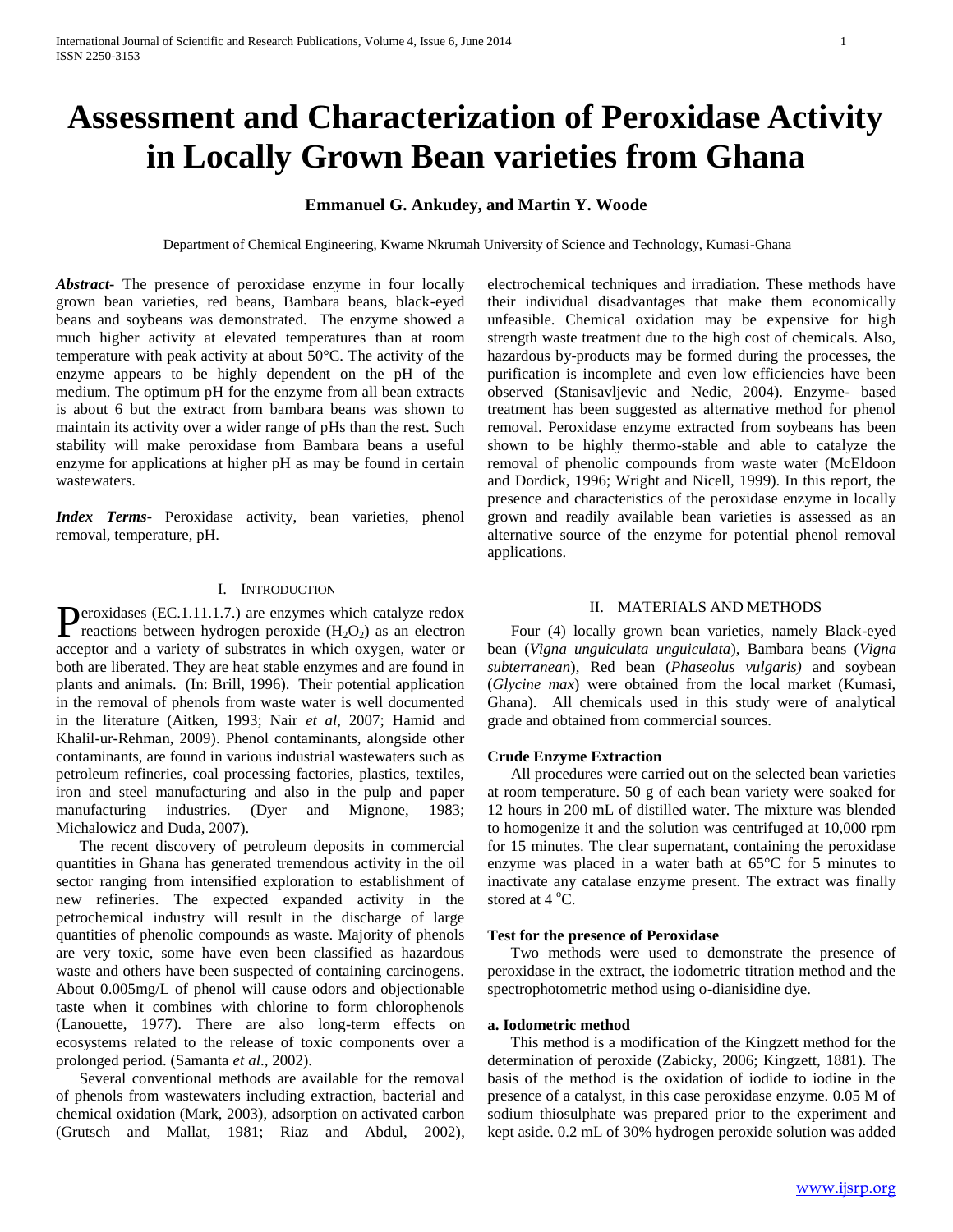to a solution of 5 mL enzyme extract in 45 mL distilled water in each of 4 Erlenmeyer flasks labeled 60 seconds, 120 seconds, 180 seconds and 240 seconds respectively. 10 mL of 1% solution of freshly prepared potassium iodide (KI) was added. At the appropriate time, a drop of concentrated HCl (5M) was then added to each of the flasks and the mixture was titrated with 0.05 M sodium thiosulphate solution using starch indicator. A drop in the concentration of the  $H_2O_2$  is an indication of the peroxidase activity.

#### **b. Spectrophotometric method**

 The test for the presence of peroxidase was carried out according to the method of Malik and Singh (1980) with modifications. 2mL each of the enzyme extract was added to a mixture of 0.1mL of o-dianisidine dye (extinction coefficient 11.3) and 1mL of 30%  $H_2O_2$  in a test tube. The development of an orange color indicates the presence of the peroxidase enzyme in the sample.

## **Effect of Enzyme Concentration on Activity**

A stock dilution of each enzyme concentration was prepared as follows:

- i. 5 test tubes were thoroughly washed with distilled water and labeled 1-5.
- ii. 2mL of the enzyme extract was added to test tube 1.
- iii. To test tube 2 was added 2mL of the enzyme extract and diluted with 2mL of distilled water.
- iv. 2mL of the diluted sample in test tube 2 was taken into test tube 3 and diluted with 2mL of distilled water.
- v. 2mL of the diluted sample in test tube 3 was taken into test tube 4 and diluted with 2mL of distilled water.
- vi. Finally, 2mL of the diluted enzyme sample in test tube 4 was taken into test tube 5 and diluted with 2mL of distilled water

 The reaction mixture for the effect of enzyme concentration on the consumption of  $H_2O_2$  was prepared by mixing 4.0 mL of 0.05M phosphate buffer (pH 7), 0.1 mL of o-dianisidine dye solution, 1.0 mL  $H_2O_2$  solution and 0.1 mL of enzyme extract from each of the test tubes above. A control was set up with 0.1 mL distilled water in place of the hydrogen peroxide solution and enzyme extract from test tube 1.

 For each mixture, the addition of the enzyme extract marks the start of the reaction. The absorbance at 460 nm of the mixture was immediately read and also at 30 second intervals for 3 minutes. The enzyme activity is a reflection of the rate of the reaction and is measured by the change in the concentration of the substrate per unit time. The unit of activity is defined as the amount of enzyme extract that decomposes 1 µmole of  $H_2O_2$  per minute.

# **Effect of Substrate Concentration on activity**

 The reaction mixtures and reagent blank were prepared as indicated in table 3. 0.1 mL of the undiluted enzyme extract was added to the mixture in tube 5 and the absorbance at 460 nm of the mixture was measured at 30 second intervals for 3 minutes. The procedure was repeated for all the mixtures. The rate of change of absorbance is a reflection of the reaction velocity.

**Table 1: Reaction Mixtures for effect of substrate concentration**

| <b>Tube</b><br>No. | $mL$ , pH 7<br>phosphate<br><b>Buffer</b> | mL<br>of<br>Dve | mL<br>of<br>$dH_2O$ | of<br>mL<br>$H_2O_2$<br>solution | of<br>mL<br><b>Enzyme</b><br>mixture |
|--------------------|-------------------------------------------|-----------------|---------------------|----------------------------------|--------------------------------------|
|                    | 4.0                                       | 0.10            | 0.90                | 0.10                             | 0.10                                 |
| $\overline{2}$     | 4.0                                       | 0.10            | 0.80                | 0.20                             | 0.10                                 |
| 3                  | 4.0                                       | 0.10            | 0.60                | 0.40                             | 0.10                                 |
| $\overline{4}$     | 4.0                                       | 0.10            | 0.40                | 0.60                             | 0.10                                 |
| 5                  | 4.0                                       | 0.10            | 0.20                | 0.80                             | 0.10                                 |
| 6                  | 4.0                                       | 0.10            |                     | 1.0                              | 0.10                                 |
|                    | 4.0                                       | 0.10            | 1.0                 |                                  | 0.10                                 |

# **Effect of pH on activity**

 A set of reaction mixtures as used in the effect of substrate concentration were prepared but the buffer solution was substituted with buffer of varying pH from 3 to 9. 0.1 mL of enzyme extract with dilution factor 1 was added to the reaction mixture in test tube 1 and the absorbance at 460 nm was measured at 30 second intervals for 3 minutes. For pH range 3-5, acetate buffer was used and phosphate buffer was used for pH range 6-9. The procedure was repeated for all the reaction mixtures.

### **Effect of Temperature on activity**

 5 mL of the enzyme solution with a known activity (measured previously) were placed in different test tubes and dipped in water bath maintained at temperatures ranging from 30ºC to 80ºC at the optimum pH of 6. The enzyme solutions were removed after 30 minutes and the activity test conducted on the samples as described earlier.

#### III. RESULTS AND DISCUSSION

# **Presence of Peroxidase Spectrophotometric Method**

 O-dianisidine is oxidized by hydrogen peroxide in the presence of peroxidase to an orange colored product according to the following equation:

$$
H_2O_2 + \text{Colorless dye (reduced)} \quad \xrightarrow{\text{peroxidase}} \qquad H_2O + \text{ Colorado dye (oxidized)}
$$

 An orange color was observed for all samples when the extract was added to a mixture of  $H_2O_2$  solution and odianisidine dye, indicating the presence of the enzyme in all bean varieties under consideration.

#### **Iodometric Method**

 $H_2O_2$  oxidizes iodide to iodine in the presence of peroxidase enzyme. The iodine formed is titrated with thiosulfate solution, using starch indicator. The reaction in the iodometric titration

method is as follows:<br>  $H_2O_2 + 2KI + 2H^+ \rightarrow I_2 + 2H_2O$ <br>  $I_2 + 2S_2O_3^{2-} \rightarrow S_4O_6^{2-} + 2I^-$ 

 The drop in the concentration of the hydrogen peroxide showed the presence of the peroxidase in the extract as compared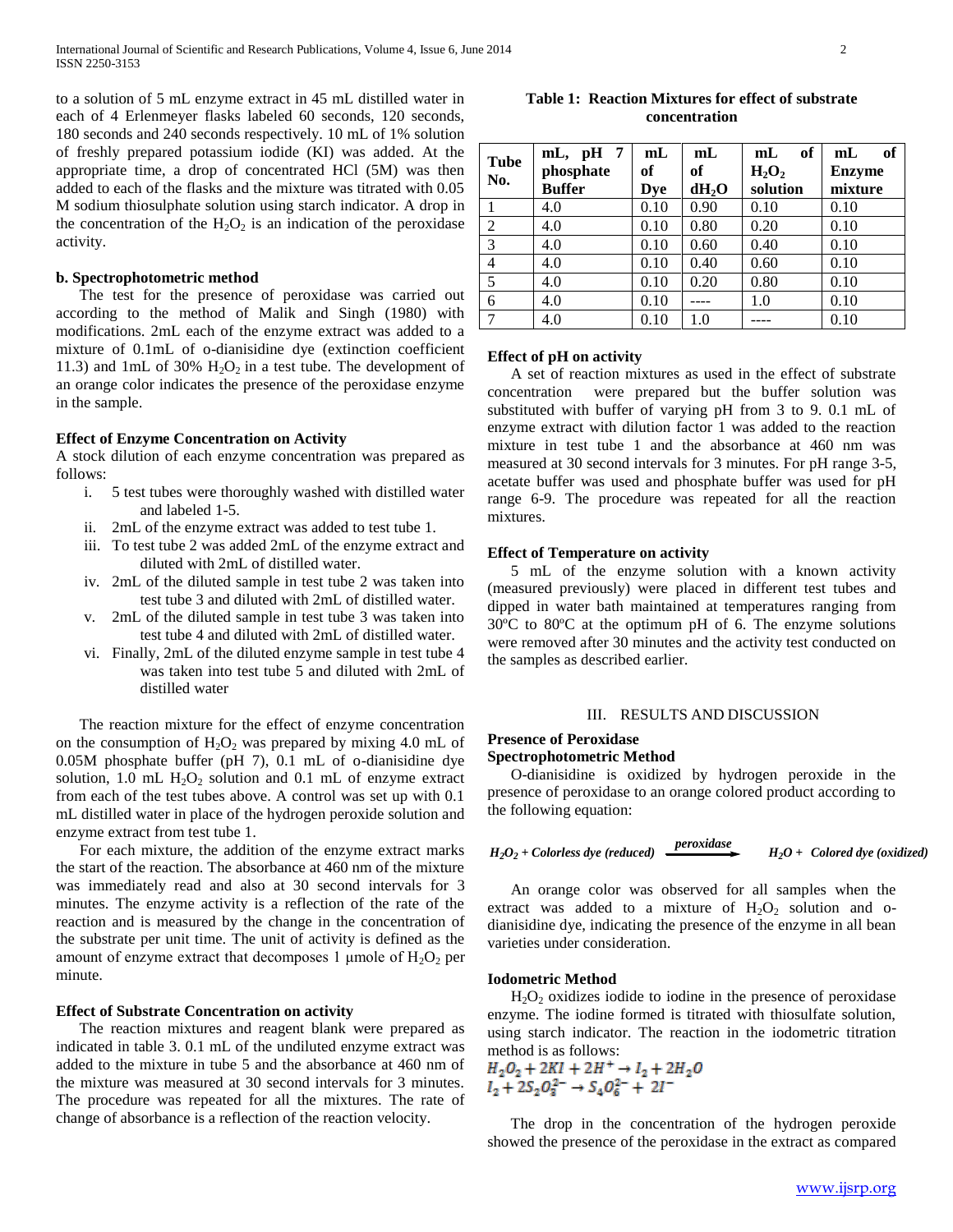with the control where no appreciable change in concentration of  $H_2O_2$  was observed. The change in concentration of  $H_2O_2$  versus time is shown in figure 1 using the extracts of the four bean varieties indicating the presence of peroxidase in all cases. The enzyme from red beans appears to be most active in catalyzing this particular reaction.



**Figure 1: Effect of the various bean extracts on concentration of hydrogen peroxide**

# **Effect of Enzyme Concentration**

 The enzyme activity is a reflection of the rate of the reaction and is measured by the change in the concentration of the substrate per unit time. At different concentrations of enzyme, the reaction velocities, reflecting the activities of the enzyme from the different bean varieties are shown in figure 2.



**Figure 2: Effect of enzyme concentration on reaction velocity**

 In general an increase in enzyme concentration results in higher rates of reaction provided the substrate is not depleted in the reaction mixture. In the limit, the active site of the enzyme will be saturated and the reaction rate becomes constant. The enzyme concentration corresponding to this substrate limitation could be a measure of the total concentration of enzyme active sites in the extract. The lower saturation velocities recorded for the extracts from soybeans and bambara beans indicate that they contain a higher concentration of active sites such that the substrate is depleted more rapidly by these enzyme species. The ratio of substrate to the total enzyme concentration is also

reported by several workers to affect the activity of the peroxidase enzyme. (Klibanov *et al*, 1980; Nicell *et al*, 1992; Bassi *et al*, 2004; Miland *et al*, 1996).

## **Effect of Substrate Concentration and kinetic parameters**

 Enzymes generally follow saturation kinetics with respect to the substrate. It is believed that the substrate occupies specific active sites on the enzyme to be properly oriented for a round of reaction (Rodgers and Gibson, 2009). As the substrate concentration increases, all the active sites might be occupied and any further increase in substrate concentration does not affect the rate of reaction. Figure 3 shows the effect of substrate concentration on the activity of the enzyme in the four bean extracts. Peroxidases from all the bean varieties exhibit saturation kinetics with hydrogen peroxide as the substrate.



**Figure 3: Effect of substrate concentration on reaction velocity**

 An important deduction about the mechanism of enzyme catalysis is that the substrates bind to specific regions of the enzyme, the active site, forming enzyme-substrate complexes that may eventually decompose to form products (Copeland, 1996). The implication is that, there must be a finite number of enzyme molecules, and consequently active sites, available at any given time. Substrate molecules, if present in enough concentration, should be able to saturate these binding sites.

 Figure 4 shows the Lineweaver-Burk plot of the effect of  $H<sub>2</sub>O<sub>2</sub>$  concentration on the rate of reaction to determine the maximum velocity ( $V_{\text{max}}$ ) and  $K_{\text{m}}$ , the equilibrium constant in the Michaelis-Menten model of enzyme kinetics. The results are summarized in table 2.  $K_m$  is dissociation constant and indicates the level of affinity of the enzyme towards a particular substrate, in this case  $H_2O_2$ . The low value of  $K_m$  for bambara beans shows the enzyme from this source has the highest affinity for  $H_2O_2$ within the concentration range under consideration. This may be important in selecting the source of the enzyme for particular applications.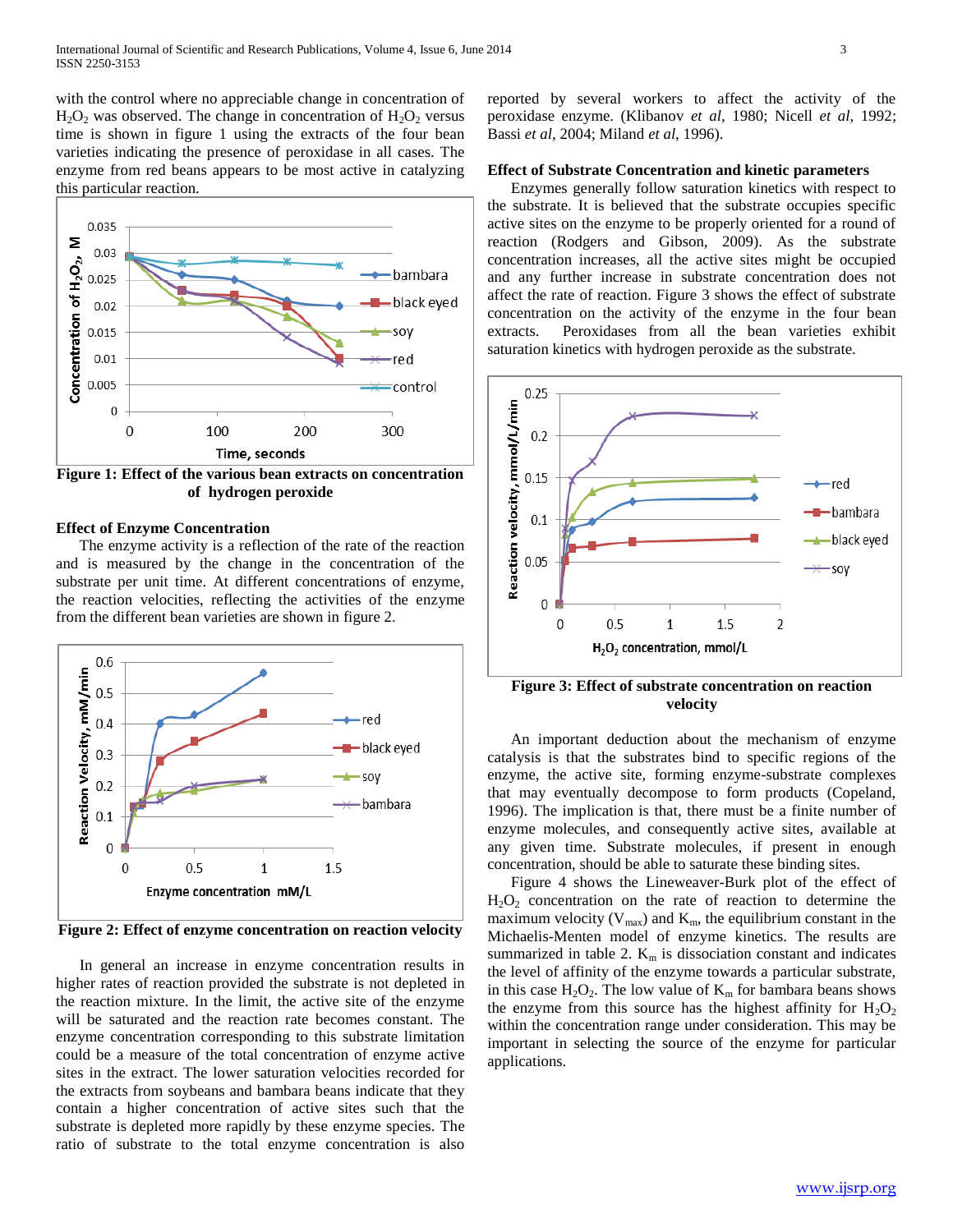

**Figure 4: Lineweaver-Burk plot of effect of substrate concentration on velocity**

| <b>Table 2: Kinetic parameters</b> |  |
|------------------------------------|--|
|------------------------------------|--|

|                     | <b>Kinetic parameters</b> |                |  |  |
|---------------------|---------------------------|----------------|--|--|
| <b>Bean variety</b> | max<br>(mmol/L/min)       | $K_m$ (mmol/L) |  |  |
| Red                 | 0.131                     | 0.0656         |  |  |
| Bambara             | 0.077                     | 0.0232         |  |  |
| Black-eyed          | 0.151                     | 0.0411         |  |  |
| Soybean             | 0.236                     | 0.0780         |  |  |

## **Effect of Temperature on relative activity**

 The thermal stability of soybean peroxidase is reported to be extremely high such that about 80% of its activity is maintained at 60°C (McEldoon and Dordick, 1996). The relative stability of the peroxidase from the four bean varieties studied is shown in figure 5.



**Figure 5: Effect of temperature on enzyme activity**

 The enzymes from all bean varieties show higher activities at elevated temperatures than at room temperature. The optimum activities for all extracts were recorded between 40 and 50°C. It is also observed that all samples show retention of more than 60% of the maximum activity at  $60^{\circ}$ C. In applications, this allows for the higher operating temperatures at which most substrates are more soluble in the aqueous solution.

## **Effect of pH**

 All enzymes display a characteristic range of pH at which they are most active. This pH optimum may be due to several factors involving the structure and ionic state of the enzyme, substrate, or cofactors. The pH dictates the ionization of residues at the active site of the enzyme. Figure 6 shows the effect of pH on the relative activities of the enzymes from the four bean varieties. The activity is equivalent to the change in absorbance with time at the different pHs under consideration.



**Figure 6: Effect of pH on Activity**

 Generally, all the enzyme extracts had their optimum pH around 6. Wright and Nicell, (1999) report a pH optimum of 6.4 for soybean peroxidase. The figure also shows that the enzyme from bambara beans maintains its activity over a wider range of pHs than those from other varieties. Though the absolute activity from this extract is low, it is significant that it maintains more than 60% of its activity at a pH of 8 which should make it more versatile over wider applications.

#### **REFERENCES**

- [1] Aitken, M.D. (1993) Wastewater treatment application of enzymes: opportunities and obstacles. Journal of Chemical Engineering. 52(2) 49-58.
- [2] Bassi, A.; Geng, Z.; Gijzen, M. (2004) Enzymatic Removal of Phenol and Chlorophenols Using Soybean Seed Hulls. Engineering in Life Sciences. 4, 125-130.